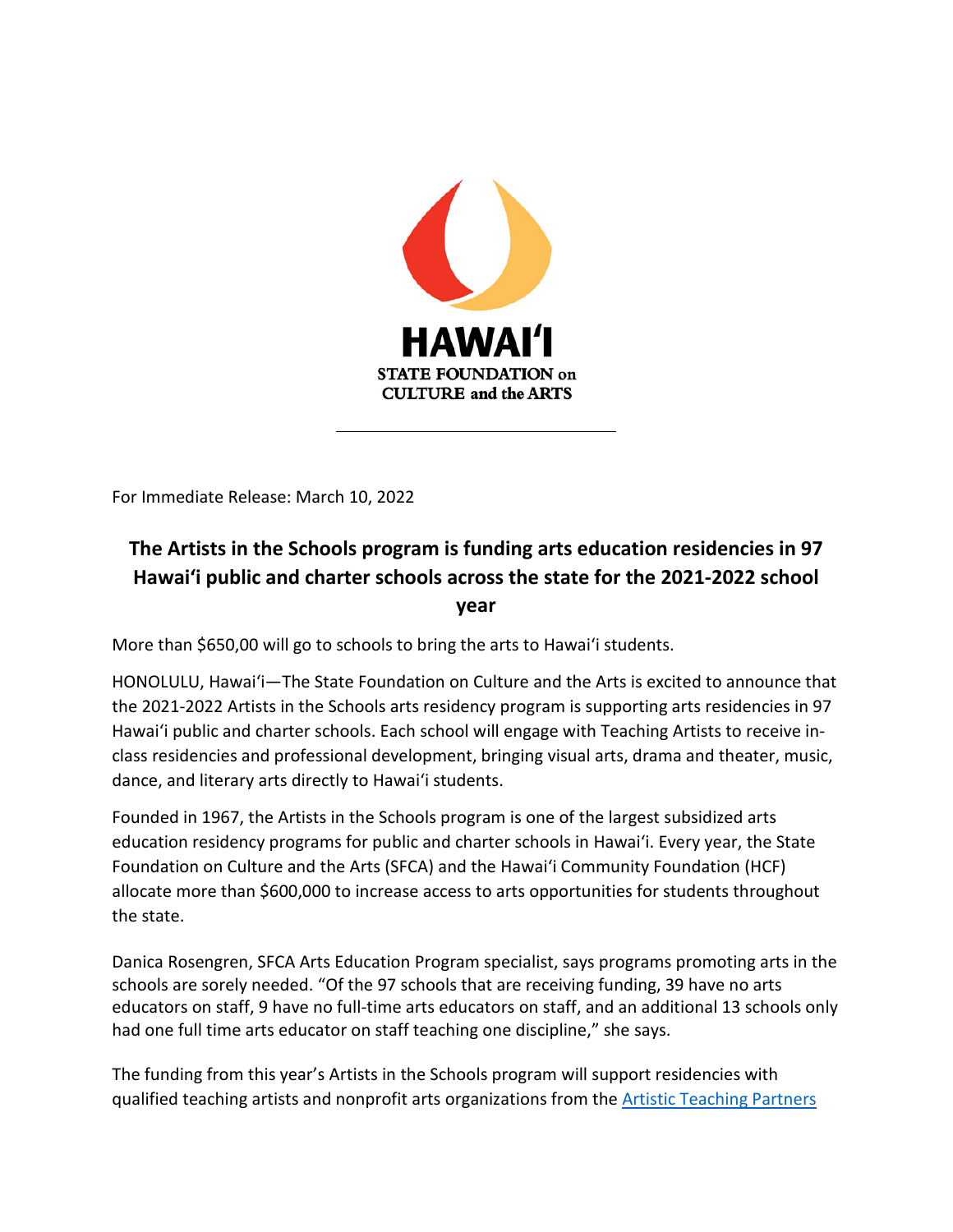[Roster,](https://sfca.hawaii.gov/arts-education-programs/artists-in-the-schools/artistic-teaching-partners-roster/) providing engaging, creative, and fun learning experiences based on fine arts standards for all grade levels. Each school applies with an Artistic Teaching Partner to develop a residency specific to the needs of the students, teachers, and place.

Many of the Artistic Teaching Partners also integrate their art form with other core curriculum areas, such as language arts, math, social studies, and science, meeting both fine arts and other core standards.

Since 2007, Hawai'i Community Foundation's partnership with SFCA has increased access to arts education throughout Hawai'i, especially in Title I schools. This aligns with HCF's CHANGE [Framework](https://www.hawaiicommunityfoundation.org/change) within the Arts and Culture Sector.

"Due to the pandemic, opportunities for students to engage in arts to explore, learn, and express themselves are even more important," says Elise von Dohlen, HCF program officer. "We look forward to seeing the great impact this year's arts residencies will have on Hawaii's keiki." In total, HCF has awarded more than \$5 million to schools statewide through AITS, supporting arts residencies for thousands of students.

Jonathan Johnson, SFCA executive director, says, in a global economy driven by knowledge and ideas, arts education is a necessity for Hawaiʻi's students. "Arts education provides skills critical to 21st-century success: critical thinking, creative problem-solving, collaboration, communication, and information literacy," he says. "The best-paying jobs require workers with creativity, higher-order thinking and communication skills—companies are increasingly looking for these qualities in the individuals they recruit."

As an example of how an Artists in the Schools residency can work, Kamaile Academy recently worked with teaching artists to create a two-week-long art residency for students in second and third grade. Students attended a connected series of dramatic presentations that told stories of Waiʻanae, where Kamaile Academy is located.

Kanoe Cadina, curriculum specialist at the school, says, "These experiences helped deepen their comprehension when reading and/or listening to texts read aloud. Our mentor texts were *Akua Manō o Mauna Lahilahi*, *Pōkaʻi and Kāneʻīlio*, *The Magic Whistle*, and *Puhinalo and the Great Fire*. These texts gave voice, body, and life to the stories of our Waiʻanae *moku* (district)."

All of the lessons in the arts residency were aligned to common core standards and included engaging activities in which students worked in groups to discuss solutions to posed questions or challenges. Cadina says this approach allowed for 100-percent participation from students, compared with more traditional strategies where only those eager to raise their hands participate in coming up with the answers.

Artists in the Schools is a program of the State Foundation on Culture and the Arts, Hawaiʻi's state government agency tasked with supporting Hawaiʻi arts and culture. Funding for Artists in the Schools is made possible through an appropriation by the Hawaiʻi State Legislature, the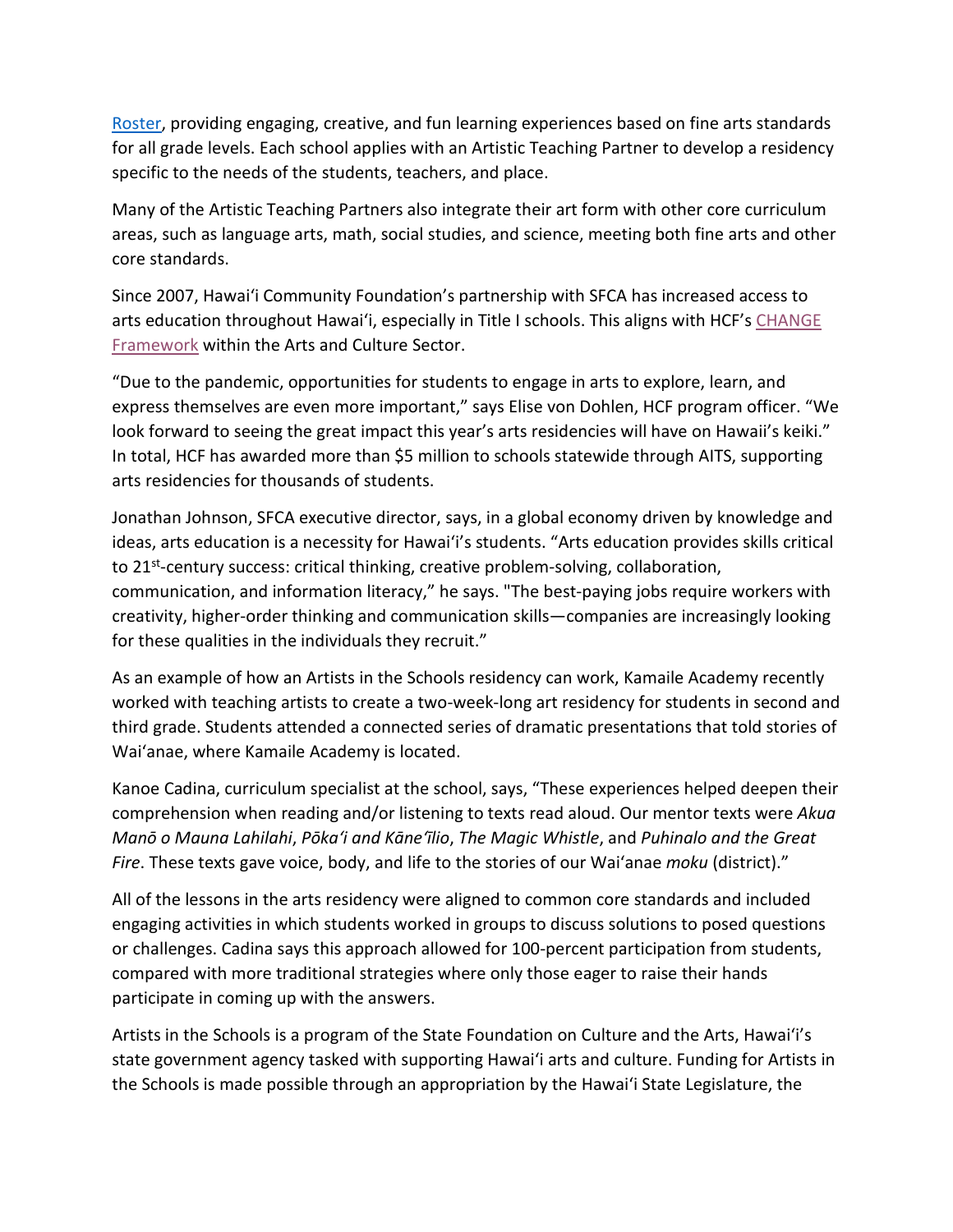National Endowment for the Arts, and the Robert Emens Black Fund of the Hawaiʻi Community Foundation.

Learn more about Artists and the Schools and watch video lessons on the State Foundation on Culture and the Arts website: [SFCA.Hawaii.gov/AITS.](https://sfca.hawaii.gov/arts-education-programs/artists-in-the-schools/) The deadline for schools to file an "Intent to Apply" for School Year 2022-2023 is April 18, 2022.

SFCA Media Contact: Mamiko Carroll [Mamiko.K.Carroll@hawaii.gov](mailto:Mamiko.K.Carroll@hawaii.gov) (808) 312-2181

SFCA Arts Education Specialist: Danica "Nikki" Rosengren [Danica.Rosengren@hawaii.gov](mailto:Danica.Rosengren@hawaii.gov) (808) 586-0768

# **Complete List of Artists in the Schools Residency Recipients for 2021-2022**

## **Hawaiʻi Island**

- Connections Public Charter School
- Ernest Bowen DeSilva Elementary
- Haʻaheo Elementary
- Hawaiʻi Academy for Arts and Science Public Charter School
- Hawaiʻi Technology Academy, Kona Public Charter School
- Hilo Union Elementary
- Holualoa Elementary
- Honaunau Elementary
- Hoʻokena Elementary
- Innovations Public Charter School
- Kanu o ka ʻAina New Century Public Charter School
- Kaʻu High and Pahala Elementary
- Keaʻau High
- Kealakehe Elementary
- Konawaena Elementary
- Konawaena High
- Kua O Ka La Public Charter School
- Volcano School of Arts and Sciences Public Charter School
- Waikoloa Elementary and Middle
- Waimea Elementary West Hawaii Explorations Academy Public Charter School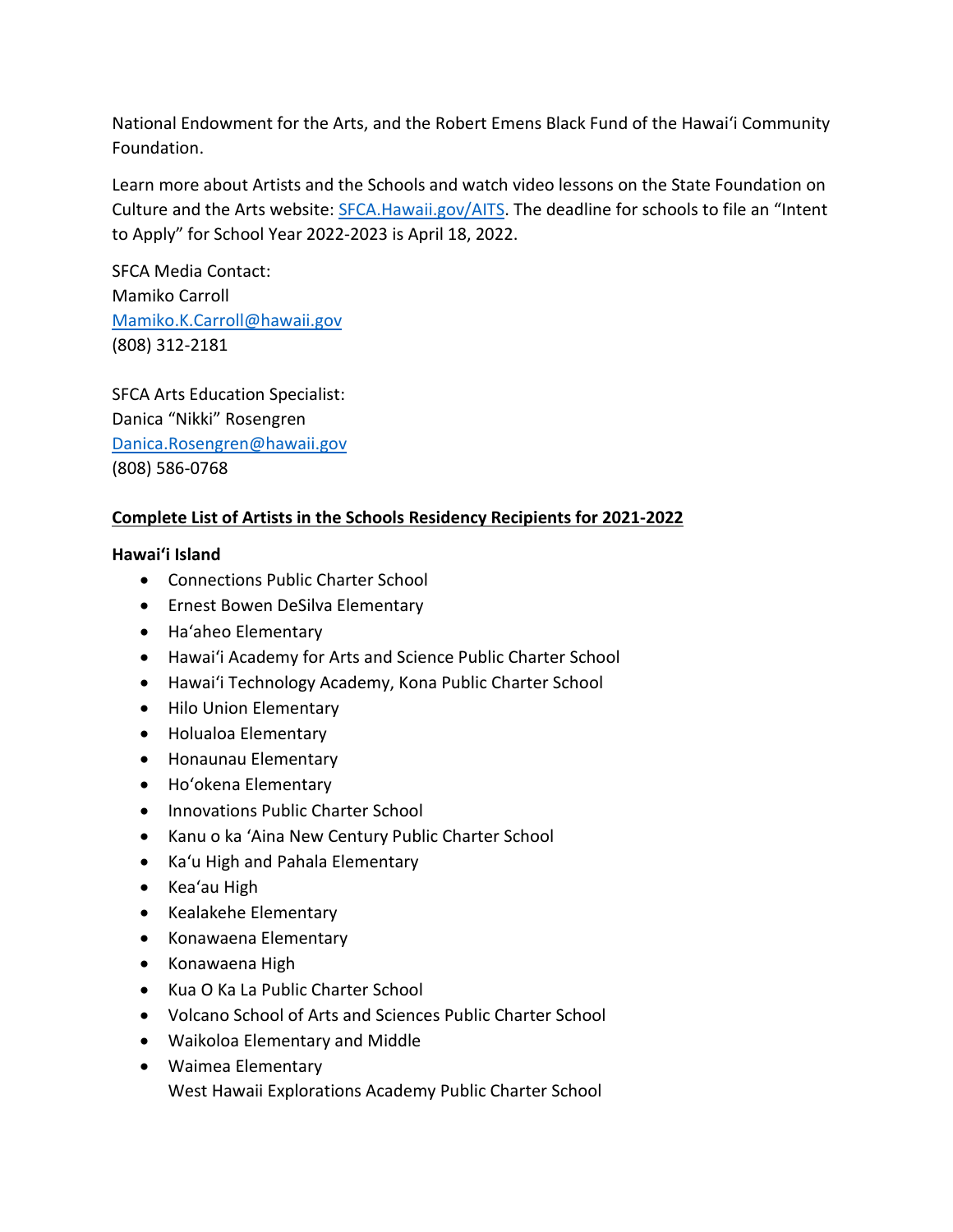## **Kauaʻi**

- Hanalei Elementary
- Hawaiʻi Technology Academy, Kauai PCS
- Kalaheo Elementary School
- Kanuikapono Public Charter School
- Kapaʻa High
- Kawaikini PCS
- Kilauea Elementary

## **[Lānaʻi](https://sfca.hawaii.gov/arts-education-programs/artists-in-the-schools/)**

• Lānaʻi High and Elementary

#### **Maui**

- Hana Elementary
- Hawaiʻi Technology Academy, Maui PCS
- ʻIao Intermediate
- Kihei Elementary
- King Kekaulike High
- Kula Elementary
- Lihikai Elementary
- Lokelani Intermediate
- Makawao Elementary
- Maui Waena Intermediate
- Pāʻia Elementary
- Pōmaika'i Elementary
- Pukalani Elementary
- Puʻu Kukui Elementary
- Waiheʻe Elementary
- Wailuku Elementary

#### **[Molokaʻi](https://sfca.hawaii.gov/arts-education-programs/artists-in-the-schools/)**

- Kaunakakai Elementary
- Kilohana Elementary
- Kualapuʻu PCS
- Maunaloa Elementary

**Oʻahu**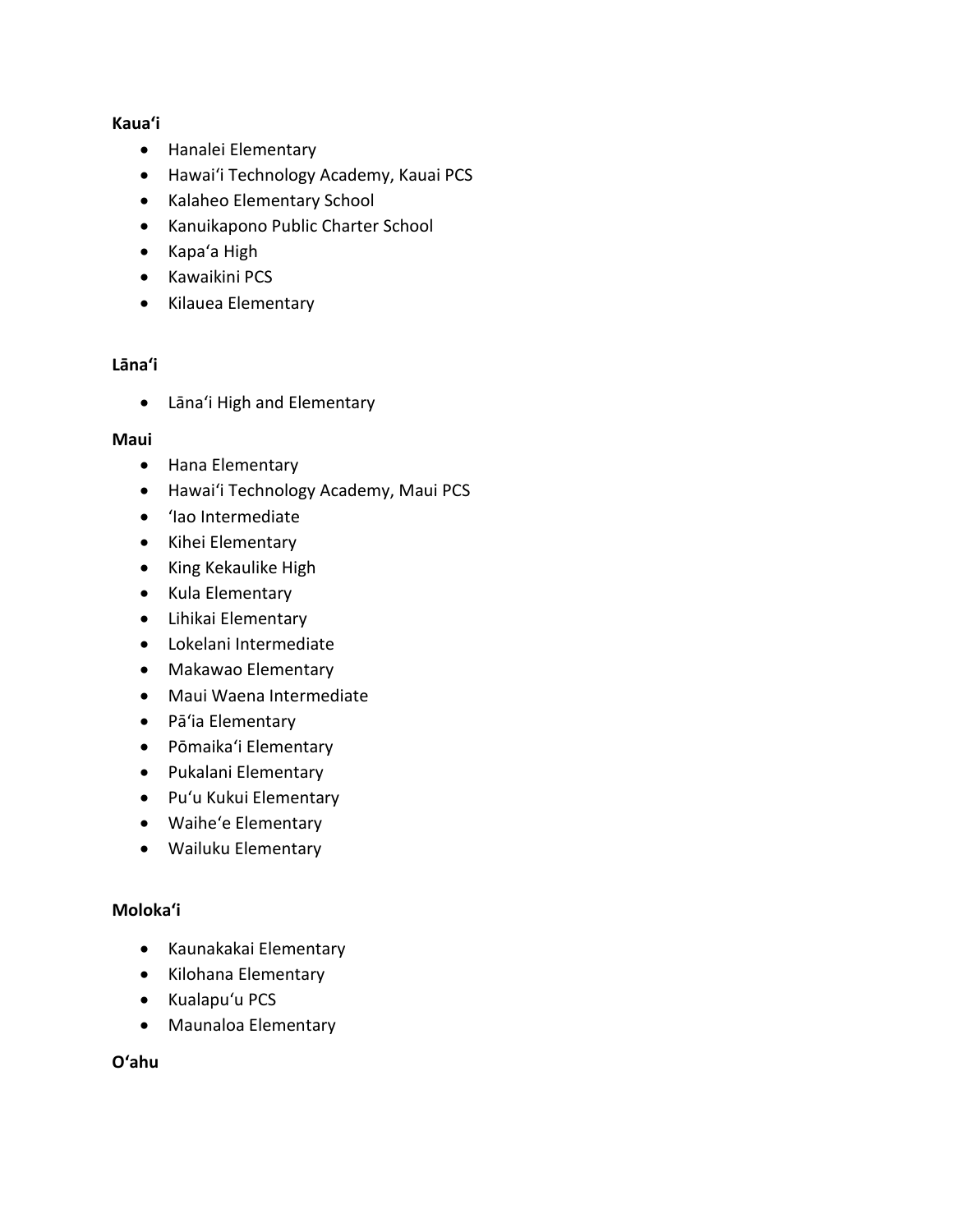School District: Central Oʻahu

- Ala Wai Elementary
- Āliamanu Elementary
- Haleʻiwa Elementary
- Mililani Mauka
- Mililani Uka Elementary
- Waialua Elementary

School District: Honolulu

- Hahaʻione Elementary
- Hokulani Elementary
- Kāhala Elementary
- Kaimukī Middle
- Kalihi-Uka Elementary
- Lanakila Elementary
- Linapuni Elementary
- Mayor Joseph J. Fern Elementary
- Niu Valley Middle
- Nuʻuanu Elementary
- Pālolo Elementary
- Prince Jonah Kūhiō Elementary
- Princess Kaʻiulani Elementary
- Princess Likelike Elementary
- Queen Kaʻahumanu Elementary
- Red Hill Elementary
- Salt Lake Elementary
- Voyager Public Charter School
- Waiʻalae Public Charter School
- Waikīkī Elementary

School District: Leeward Oʻahu

- DreamHouse 'Ewa Beach PCS
- James Campbell High
- Kamaile Academy Public Charter School
- Kapolei High
- Makakilo Elementary
- Mauka Lani Elementary